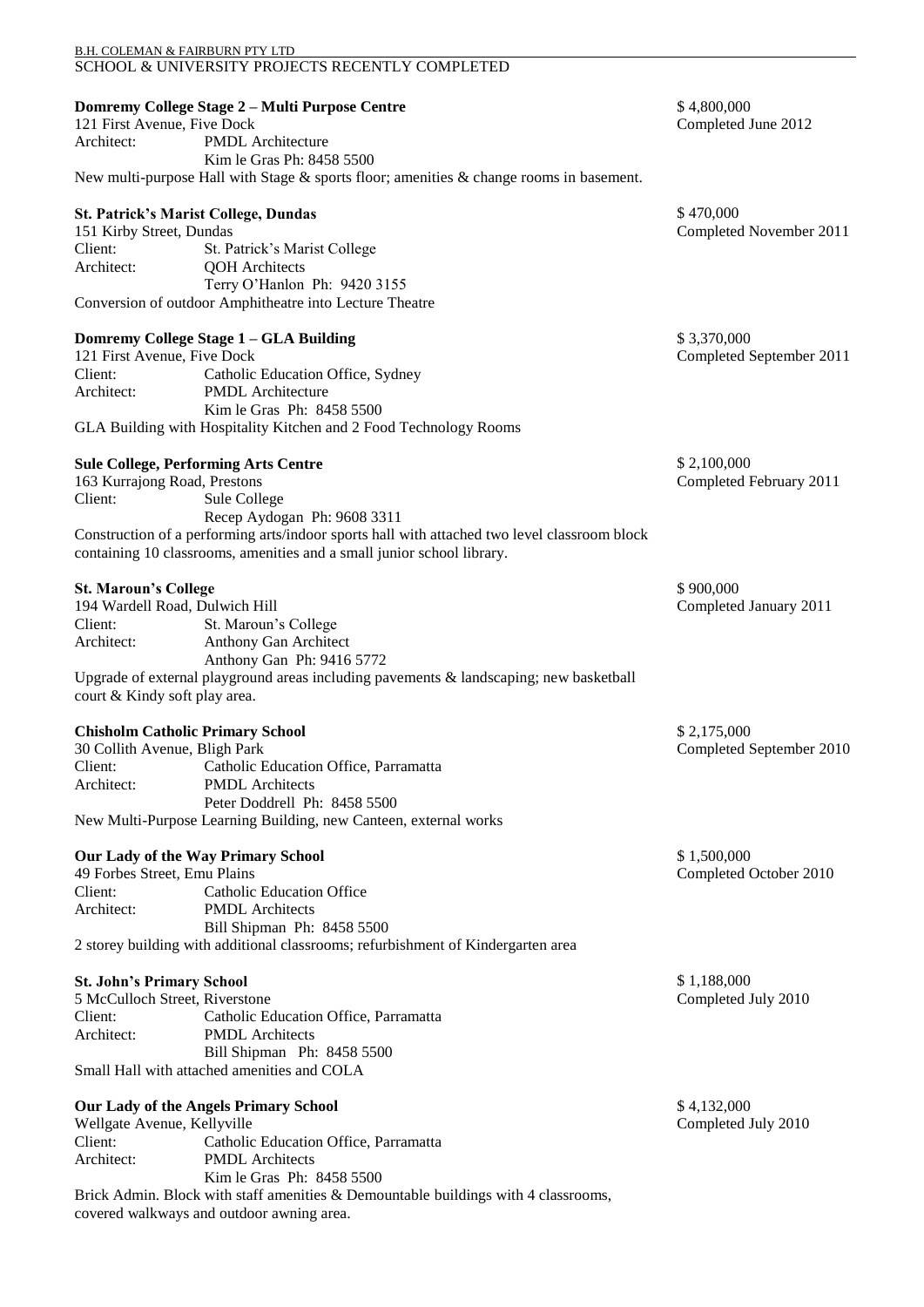| B.H. COLEMAN & FAIRBURN PTY LTD      |                                                                                                |                     |
|--------------------------------------|------------------------------------------------------------------------------------------------|---------------------|
|                                      | SCHOOL & UNIVERSITY PROJECTS RECENTLY COMPLETED                                                |                     |
|                                      |                                                                                                |                     |
|                                      | <b>Sule College, Extension to Boys' High School</b>                                            | \$1,270,000         |
| 163 Kurrajong Road, Prestons         |                                                                                                | Completed Feb 2010  |
| Client:                              | Sule College                                                                                   |                     |
|                                      | Recep Aydogan Ph: 9608 3311                                                                    |                     |
|                                      |                                                                                                |                     |
|                                      |                                                                                                | \$30,000            |
|                                      | <b>SCEGGS Darlinghurst - Rebuild Historic 1833 Verandah</b>                                    |                     |
| 215 Forbes Street, Darlinghurst      |                                                                                                | Completed July 2009 |
| Client:                              | <b>SCEGGS Darlinghurst</b>                                                                     |                     |
|                                      | Mick Vidovic Ph: 9332 1133                                                                     |                     |
|                                      | Demolition & re-build of part of rotted timber verandah structure.                             |                     |
|                                      |                                                                                                |                     |
| <b>St Patrick's Marist College</b>   |                                                                                                | \$3,600,000         |
| 171 Kirby Street, Dundas             |                                                                                                | Completed Mar 2009  |
| Client:                              | Catholic Education Office, Parramatta                                                          |                     |
| Architect:                           | <b>QOH</b> Architects                                                                          |                     |
|                                      | Terry O'Hanlon Ph: 9420 3155                                                                   |                     |
|                                      | New free-standing Multi-Purpose Hall, plus a New Music Centre                                  |                     |
|                                      |                                                                                                |                     |
|                                      | <b>Macquarie University - Animal Behaviour Facility</b>                                        | \$3,072,000         |
| Culloden Road, Macquarie University  |                                                                                                | Completed Nov 2008  |
| Client:                              | Macquarie University                                                                           |                     |
| Architect:                           | Conybear Morrison                                                                              |                     |
|                                      | Ron Yuen Ph: 8244 8888                                                                         |                     |
|                                      | Free standing, steel framed, metal and fibre cement cladding, laboratories, research area and  |                     |
| offices.                             |                                                                                                |                     |
|                                      |                                                                                                |                     |
| <b>St Declan's Primary School</b>    |                                                                                                | \$2,806,000         |
|                                      | Cnr. Forest Road & Penshurst Street, Penshurst                                                 | Completed Dec 2008  |
| Client:                              | Catholic Education Office, Sydney                                                              |                     |
| Architect:                           | <b>MLR</b> Architects                                                                          |                     |
|                                      | Horace Rapisarda Ph: 96293233                                                                  |                     |
|                                      | New 2-storey addition to existing building: Multi-Purpose Hall and 2 GLAs and amenities to     |                     |
| ground floor; 6 GLAs to first floor. |                                                                                                |                     |
|                                      |                                                                                                |                     |
| <b>St Charbel's College</b>          |                                                                                                | \$4,700,000         |
| 118-124 Highclere Avenue, Punchbowl  |                                                                                                | Completed Jan 2009  |
| Client:                              | Lebanese Maronite Order of Monks                                                               |                     |
| Architect:                           | Chanine Design                                                                                 |                     |
|                                      | Ziad Chanine Ph: 9516 2793                                                                     |                     |
|                                      | Multi-level classroom building including 15 classrooms, seminar rooms, teacher study prep.     |                     |
|                                      | areas, administration offices, canteen and amenities, external basketball court play areas and |                     |
| car park for 77 cars.                |                                                                                                |                     |
|                                      |                                                                                                |                     |
| Sule College - Multi-Purpose Hall    |                                                                                                | \$3,150,000         |
| 163 Kurrajong Road, Prestons         |                                                                                                | Completed Feb 2007  |
| Client:                              | Sule College                                                                                   |                     |
|                                      | Recep Aydogan Ph: 9608 3311                                                                    |                     |
|                                      | Multi-purpose sports facility with 4 new classrooms, cafeteria, commercial kitchen and         |                     |
|                                      | change rooms. Sports hall has a timber sports floor with a large stage to one end. First floor |                     |
|                                      | classrooms were separated by acoustic operable walls. Building has solar panels to produce     |                     |
|                                      | electricity and captures rainwater for landscaping irrigation.                                 |                     |
|                                      |                                                                                                |                     |
|                                      | St. Michael's Primary School - Alterations & Additions                                         | \$2,160,000         |
| 181-185 Longueville Road, Lane Cove  |                                                                                                |                     |
| Client:                              | Catholic Education Office, Sydney                                                              |                     |
| Architect:                           | David Fleeting Architects                                                                      |                     |
|                                      | David Fleeting Ph: 8399 2733                                                                   |                     |
|                                      |                                                                                                |                     |
|                                      | Crusader Union of Australia - New Gymnasium                                                    | \$1,140,000         |
| 8 Crusader Road, Galston             |                                                                                                |                     |
| Client:                              | Crusader Union of Australia                                                                    |                     |
| Architect:                           | McKay Architects                                                                               |                     |
|                                      | Robin McKay Ph: 4735 4222                                                                      |                     |
|                                      |                                                                                                |                     |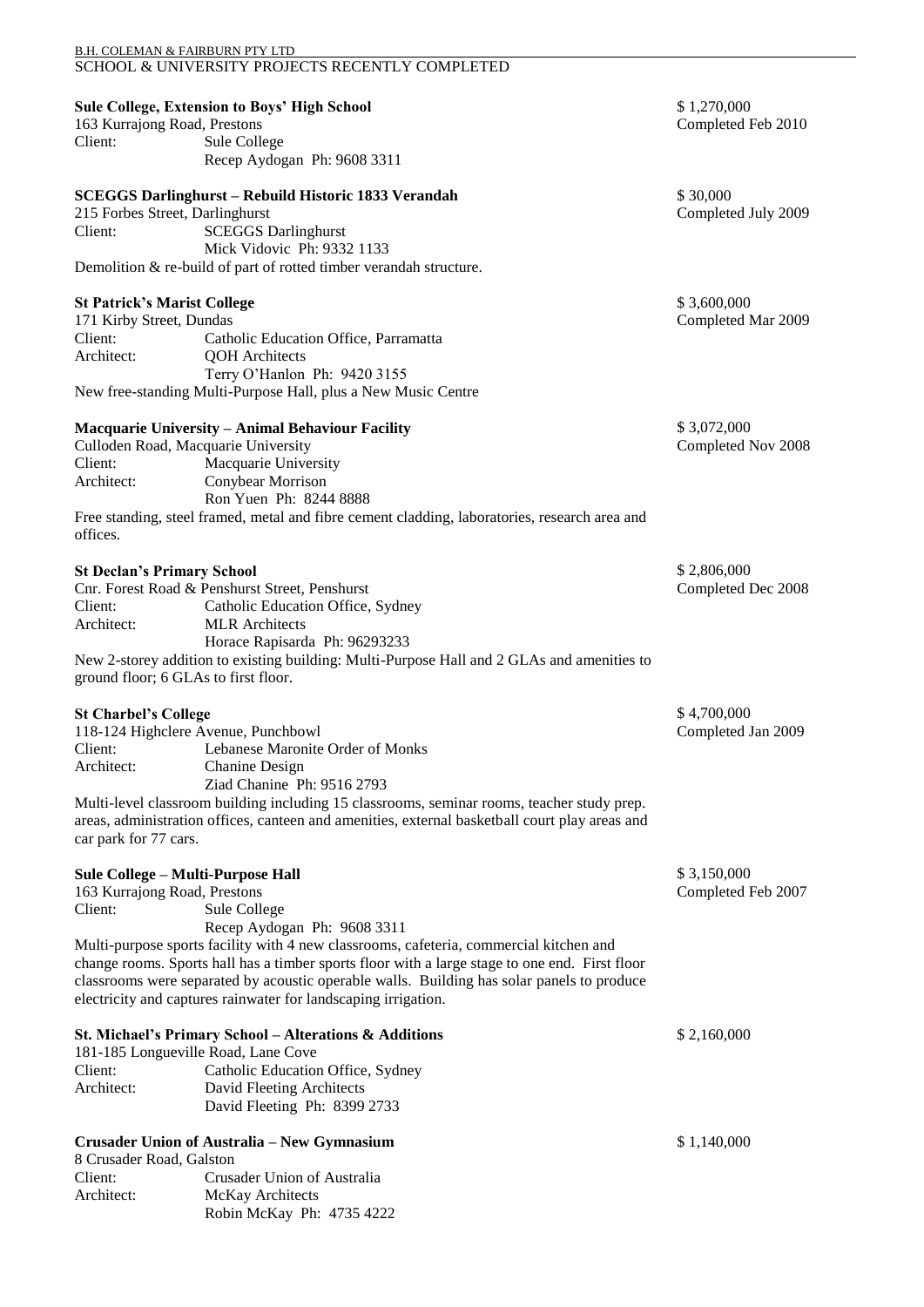## B.H. COLEMAN & FAIRBURN PTY LTD SCHOOL & UNIVERSITY PROJECTS RECENTLY COMPLETED **St. Rose's Primary School** \$ 1,780,000 8 Rose Avenue, Collaroy Plateau Client: The Trustees of the Catholic Church, Diocese of Broken Bay<br>Architect: TGP Architects & Planners Ptv Ltd TGP Architects & Planners Pty Ltd Greg McGuirk Ph: 9212 3766 **Our Lady of Lebanon College**  $$4,200,000$ 27 Alice Street, Harris Park Client: The Trustees of the Maronite Sisters of the Holy Family<br>Architect: Anthony Gan Pty Ltd Anthony Gan Pty Ltd Anthony Gan Ph: 9416 5772 **Mount St. Benedict College**  $$5,250,000$ 447A Pennant Hills Road, Pennant Hills Client: Mount St. Benedict College Architect: Glendenning Group Architects Mark Glendenning Ph: 9482 7033 **Kings School – Science Lab Refurbishment** \$ 277,000 Pennant Hills Road, North Parramatta Client: Kings School, North Parramatta Peter West Ph: 9683 8555 **Waverley College Performing Arts Centre**  $$4,742,000$ Cnr. Birrell & Henrietta Streets, Waverley Client: Waverley College Architect: Glendenning Group Architects Mark Glendenning Ph: 9482 7033 **Sule College – Science Block** \$ 1,128,000 163 Kurrajong Road, Prestons Feza Foundation Architect: Arcom Holdings Pty Ltd Dr. Mazhar Berke Ph: 9572 7603 **Holy Cross Primary School – Stage 4** \$ 1,008,000 49 Meurants Lane, Glenwood Client: Trustees of the Roman Catholic Church – Diocese of Parramatta Architect: Stanton Dahl Architects Frank Paterson Ph: 9868 4955 **Additions to School – Contract 2** \$ 2,088,000 St. Mary's Primary School, Concord Architect: QOH Architects Terry O'Hanlon Ph: 9420 3155 **A,B,C,D, Classroom Refurbishment** \$2,174,000 The King's School, North Parramatta Client: The Council of the King's School Architect: Bligh Voller Nield Duncan Barnett Ph: 9252 1222 **Additions to Parramatta Marist High School, Westmead** \$1,250,690 Architect: PMDL Architecture & Design Donna Payne Ph: 9906 7655 **West Wing Classrooms** \$ 2,180,000 The King's School, North Parramatta Client: The Council of the King's School Architect: Bligh Voller Nield Duncan Barnett Ph: 9252 1222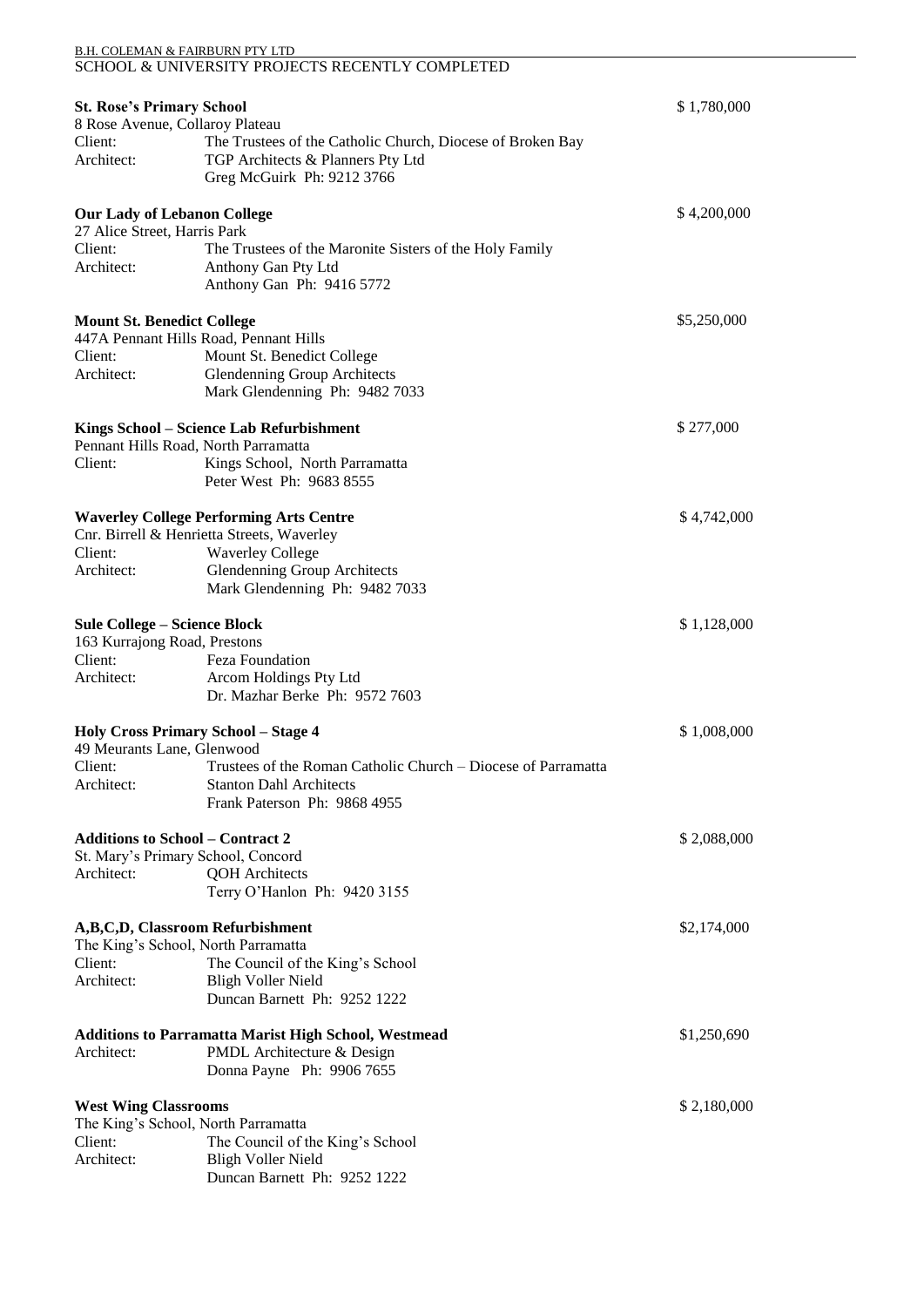| <b>B.H. COLEMAN &amp; FAIRBURN PTY LTD</b>               | SCHOOL & UNIVERSITY PROJECTS RECENTLY COMPLETED                                                                                                                                            |             |  |  |  |
|----------------------------------------------------------|--------------------------------------------------------------------------------------------------------------------------------------------------------------------------------------------|-------------|--|--|--|
| Client:<br>Architect:                                    | <b>Additions to St Bernard's Primary School, Berowra</b><br>The Catholic Education Office, Diocese of Broken Bay<br><b>Glendenning Group Architects</b><br>Laszlo Szoboszlay Ph: 9482 7033 |             |  |  |  |
| Architect:                                               | St John College Washroom Upgrade, Camperdown<br><b>QOH</b> Architects<br>Terry O'Hanlon Ph: 9420 3155                                                                                      | \$850,000   |  |  |  |
| Architect:                                               | <b>St Olivers Catholic Primary School, Harris Park</b><br>Tim Earnshaw & Partners Pty Ltd<br>Tim Earnshaw Ph: 9437 3322                                                                    | \$597,270   |  |  |  |
| <b>New Training Centre</b><br>Architect:                 | Kenvale Hospitality Training College, Randwick<br><b>TGP Architects Pty Ltd</b><br>Barry Dalton Ph: 9212 3766                                                                              | \$1760,000  |  |  |  |
| Architect:                                               | New Technology Arts & Sciences Building, Marist College, Penshurst<br>David Rumps & Associates<br>David Rumps Ph: 9586 0671                                                                | \$1,300,000 |  |  |  |
| Architect:                                               | New School, Thomas Hassell Anglican School, West Hoxton<br>Stanton Dahl Architects Pty Ltd<br>Phillip Stanton Ph: 9868 4955                                                                | \$1,400,000 |  |  |  |
| Architect:                                               | New Child Care Centre, Macquarie University, North Ryde<br><b>QOH</b> Architects<br>Terry O'Hanlon Ph: 9420 3155                                                                           | \$970,000   |  |  |  |
| Architect:                                               | <b>Macquarie University, Extension to Services Building Y6A</b><br>Priestley Architects<br>John Delohery Ph: 9970 6795                                                                     | \$780,000   |  |  |  |
| <b>Penrith Anglican College, Stage 1</b><br>Architect:   | Noel Bell Ridley Smith & Partners Ph: 9922 2344                                                                                                                                            | \$650,000   |  |  |  |
| Patrician Bros. College, Fairfield<br>Architect:         | New Library, Classrooms & Administration Building<br>De Angelis Taylor & Associates Ph: 9601 1011                                                                                          | \$2,500,000 |  |  |  |
| Project Manager:<br>Architect:                           | <b>New Schoolroom Accommodation, Arndell Anglican College, Oakville</b><br>Sinclair Knight Merz<br>Peter Calf Ph: 9928 2100<br>Hobbs Winning Australia<br>Frank Paterson Ph: 9959 4118     | \$836,000   |  |  |  |
| Architect:                                               | <b>New Dormitory Building, Canisius College, St Ives</b><br>Armstrong Boyd & Associates Pty Ltd<br>Don Boyd Ph: 9899 8888                                                                  | \$795,000   |  |  |  |
| Client:<br>Architect:                                    | New Classroom Block, Our Lady of Lebanon School Harris Park<br>Trustees of the Maronite Sisters of the Holy Family<br><b>Anthony Gan Architects</b><br>Anthony Gan Ph: 9416 5772           | \$1,460,000 |  |  |  |
| <b>New Technology &amp; Library Blocks</b><br>Architect: | Penrith Christian Community School, Orchard Hills<br>Stanton Dahl & Associates Pty Ltd<br>Peter Dahl Ph: 9868 4955                                                                         | \$1,250,000 |  |  |  |
| <b>Sydney University:</b>                                | <b>Additions to Women's College</b><br>Three storey addition and renovation; staged construction<br>Architect:<br>Kenneth Reynolds Pty Ltd                                                 | \$1,600,000 |  |  |  |